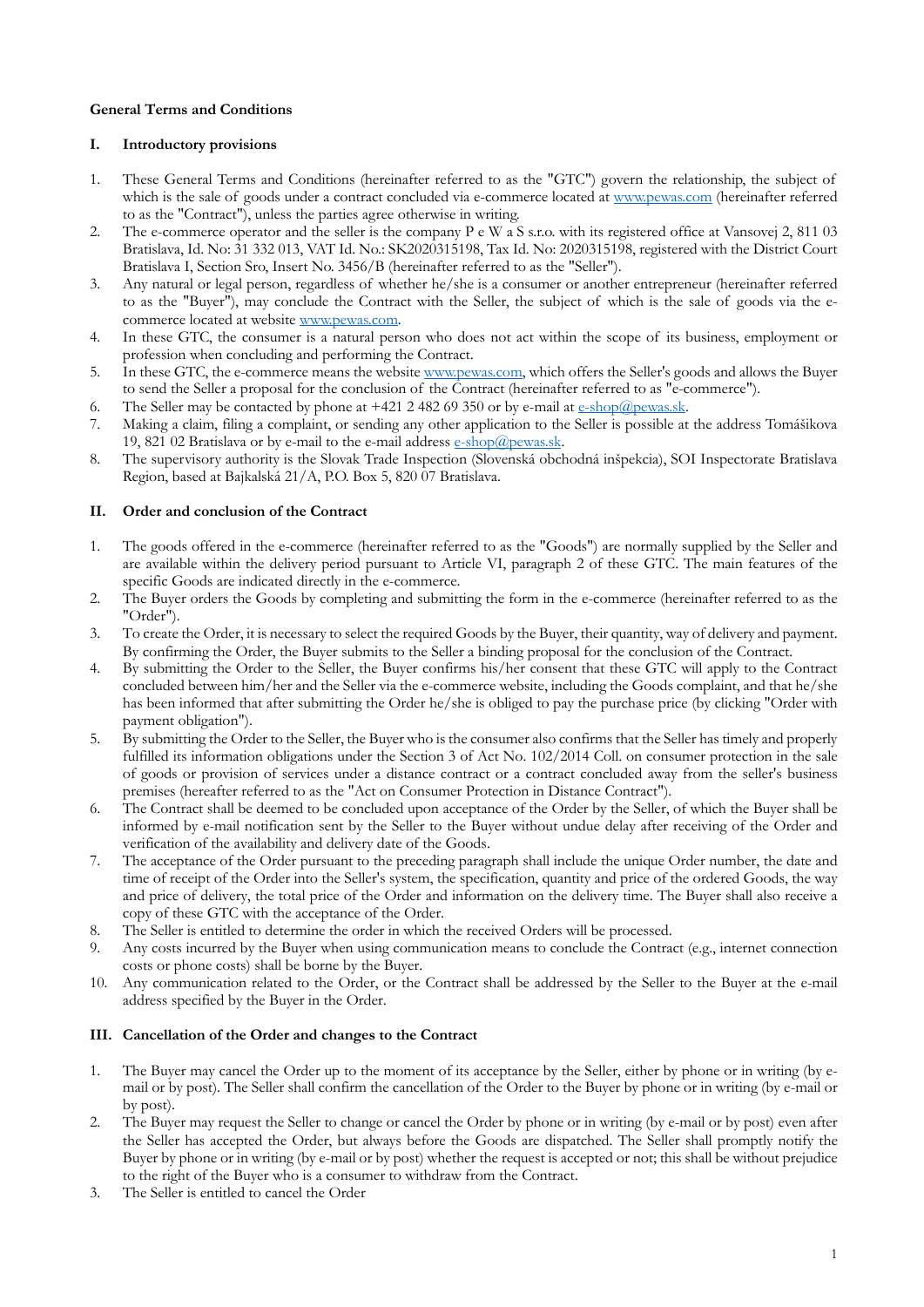- a) that cannot be accepted due to incorrect data provided in the Order, in particular an incorrect e-mail or phone number of the Buyer or if the data provided by the Buyer in the Order appears to be obviously incorrect or false or if it is not possible to notify and/or send a binding acceptance of the Order to the Buyer; or
- b) if the ordered Goods are no longer produced or delivered or the price of the supplier of the Goods has changed significantly or for reasons of force majeure, even the Order already accepted; the Seller is obliged to contact the Buyer by phone or in writing (by e-mail or by post) to agree on the next course of action.
- 4. Within 14 days of cancellation of the Order the Seller shall refund to the Buyer all payments already received from the Buyer in respect of the cancelled Order in the same manner as payment was made by the Buyer.
- 5. The Seller is not obliged to conclude the Contract with the Buyer.

### **IV. Withdrawal of the consumer from the Contract**

- 1. The consumer shall be entitled to withdraw from the Contract pursuant to Section 7 of the Act on Consumer Protection in Distance Contract.
- 2. The consumer shall be entitled to withdraw from the Contract within 14 days from the date on which he/she or a person authorised by him/her took over the Goods or the goods delivered last if the Goods ordered by the consumer in a single Order are delivered separately (hereinafter referred to as the "withdrawal period"), without giving any reason.
- 3. The consumer shall be entitled to withdraw from the Contract also before the withdrawal period started.
- 4. When withdrawing from the Contract, the consumer shall be obliged to inform the Seller of his/her decision to withdraw from the Contract by an unambiguous statement sent by letter to the address Tomášikova 19, 821 02 Bratislava or by email to the e-mail address e-shop@pewas.sk. For this purpose, the consumer may use the withdrawal form.
- 5. The withdrawal period is met if the consumer sends a notice of withdrawal before the withdrawal period expires.
- 6. The consumer shall be obliged to send the Goods back or hand them over to the Seller no later than within 14 days from the date of withdrawal to the address at Tomášikova 19, 821 02 Bratislava. The return period is met if the Goods have been handed over for shipment no later than on the last day of this period. The consumer shall be obliged to deliver to the Seller the Goods together with the relevant documentation, instructions, warranty certificate, proof of payment, etc.
- 7. The Seller shall without undue delay, and no later than 14 days from the date of receipt of the notice of withdrawal, refund to the consumer all payments received from the consumer under or in connection with the Contract, including transport, delivery and other costs and charges in the same manner as payment was made by the consumer. This does not apply to additional costs if the consumer has chosen a way of delivery other than the cheapest one offered by the Seller. The Seller shall not be obliged to refund any payment to the consumer before the Goods are delivered to the Seller or until the consumer proves that the Goods have been sent back to the Seller.
- 8. The cost of returning the Goods shall be borne by the consumer.
- 9. The Seller shall bear the costs of returning the Goods if the consumer has withdrawn from the Contract because the delivered Goods do not have the characteristics that the consumer has expressed interest in and that match the description provided by the Seller in the e-commerce. The Seller shall also bear all costs reasonably incurred by the consumer in connection with such Contract.
- 10. The consumer shall only be liable for any reduction in the value of the Goods resulting from handling of the Goods beyond that necessary to establish the characteristics and functionality of the Goods.
- 11. If the consumer withdraws from the Contract and has no right to do so, the Seller shall return the Goods to the consumer. The consumer shall bear the cost of such return of the Goods.
- 12. Pursuant to Section 7 (6) of the Act on Consumer Protection in Distance Contract, the consumer shall not be entitled to withdraw from the Contract, the subject of which is in particular:
	- a) the sale of Goods which have been made/adapted to the specific requirements of the consumer, the custom-made Goods or Goods designed specifically for one consumer,
	- b) the sale of Goods which are perishable or rapidly deteriorating,
	- c) the sale of Goods which, by their nature, may be inextricably mixed with other Goods after delivery,
	- d) the sale of Goods enclosed in protective packaging which have been damaged after delivery and it is not appropriate for hygiene or health reasons to return such Goods,
	- e) the sale of sound recordings, visual recordings, audio-visual recordings, books, or computer software where the consumer has broken/unwrapped the original protective packaging,
	- f) the sale of periodicals except under a subscription agreement and the sale of books not supplied in protective packaging.

### **V. Price and payment terms**

- 1. The prices of the Goods in the e-commerce include the VAT, unless otherwise expressly stated. If any other costs are added to the price of the Goods, the Buyer shall be informed of the amount of such costs before sending the Order to the Seller at the latest.
- 2. The cost of delivery of the Goods shall be borne by the Buyer in the amount:
	- a) Delivery in the Czech Republic: 120,- CZK for each Order,
	- b) Delivery in the Slovak Republic: 4,69 EUR for each Order..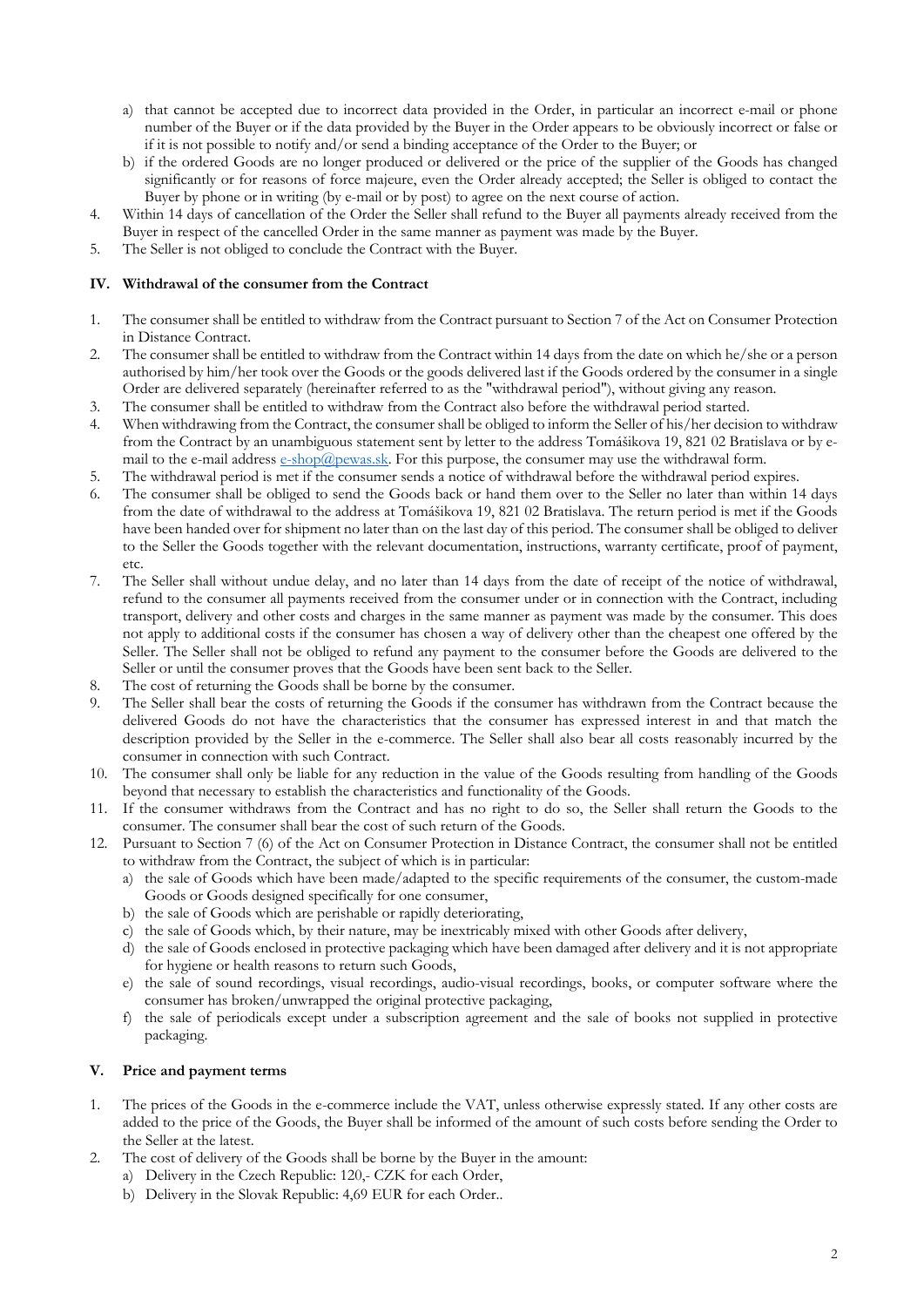- 3. The Buyer is obliged to pay the Seller the purchase price of the Goods and, if applicable, other costs agreed in the Contract by card immediately after submitting the Order.
- 4. The Seller is obliged to deliver to the Buyer the tax invoice together with the Goods at the latest in written or electronic form. This tax invoice also serves as a warranty certificate.
- 5. The date on which the full price has been credited to the Seller's account shall be deemed as the date of payment.
- 6. Once the Buyer pays to the Seller the price for the ordered Goods, he shall be entitled to withdraw from the Contract and to demand a refund of the price only in accordance with the law.

# **VI. Delivery terms**

- 1. Based on the accepted Order, the Seller shall be obliged to deliver the Goods to the Buyer in the agreed quantity, quality, and date and to pack them for transport to ensure their protection. The Seller is also obliged to ensure that the delivered Goods meet the conditions set out in the law.
- 2. The Seller shall be obliged to deliver the Goods to the Buyer within 30 days from the conclusion of the Contract, i.e., from the acceptance of the Order. The Buyer shall be entitled to withdraw from the Contract if the Goods will not be delivered in such period.
- 3. If the Seller shall be unable to deliver the Goods within the period under paragraph 2, the Seller shall contact the Buyer by phone or by e-mail, inform the Buyer of this fact and agree with the Buyer the next course of action, which may be cancellation of the Order and refund of payment or extension of the delivery period.
- 4. The Seller is obliged to hand over to the Buyer the documents necessary for the acceptance and use of the Goods and, if applicable, other documents (warranty certificate, delivery note, tax invoice) together with the Goods in written or electronic form.
- 5. The Buyer is obliged to accept the ordered Goods and to confirm the acceptance of the Goods in the delivery or transport note with his/her signature or the signature of person authorised by him/her.
- 6. The Seller delivers the Goods through Packeta Slovakia s.r.o. to the Slovak Republic and through the company Zásilkovna s.r.o. to the Czech Republic..
- 7. The Buyer is obliged to hand over the Goods at the place designated as the place of delivery in the Order, unless otherwise agreed with the Seller in writing (by e-mail or by post) or by phone.
- 8. The Buyer is obliged to check the Goods immediately upon delivery. If the Buyer discovers that the Goods are mechanically damaged, the Buyer is obliged to notify Packeta Slovakia s.r.o./Zásilkovna s.r.o. If the Goods are found to be damaged, the Buyer shall be entitled to refuse to accept the Goods. The Seller shall agree with the Buyer the way of handling such complaint without delay.
- 9. The Goods shall be deemed to have been delivered at the moment of physical acceptance of the Goods by the Buyer, or by a person authorized by him/her, or refusal to accept the Goods, which Packeta Slovakia s.r.o./Zásilkovna s.r.o. shall indicate in the protocol of delivery and handing over of the Goods, or by its non-acceptance within the period specified by Packeta Slovakia s.r.o./Zásilkovna s.r.o.
- 10. The Buyer acquires the ownership right to the Goods only upon payment in full of the purchase price for the Goods or upon acceptance of the Goods, whichever is later. Upon acceptance of the Goods, the risk of accidental destruction and accidental deterioration shall pass to the Buyer.
- 11. Until the transfer of ownership rights from the Seller to the Buyer who has possession of the Goods, the Buyer shall have all the obligations of a bailee of the Goods and shall be obliged to store the Goods securely at its own expense and mark them so that they are always identifiable as the Seller's Goods.

# **VII. Liability for defects, handling of complaints and suggestions**

- 1. The terms of the warranty and the terms of complaints arising from defects in the Goods purchased by the consumer via e-commerce are set out in the Complaint Procedure.
- 2. The rights and obligations arising from the application of complaints from defects in the Goods as well as the procedure and way of handling of such complaints in other cases shall be governed by the relevant provisions of Act No. 513/1991 Coll., the Commercial Code, and other related legislation governing the application of complaint from defects in goods between business entities.
- 3. Claims and suggestions of consumers that are not complaints shall be handled by the Seller immediately after their receipt and the Seller shall inform the consumer about the result of their handling within 30 days from the date of their receipt by the same means of communication as they were delivered to the Seller.

# **VIII.Alternative dispute resolution**

- 1. The consumer who believes that the Seller has not handled his/her complaint in accordance with generally binding legal regulations or has otherwise violated his/her rights may, pursuant to Act No. 391/2015 Coll. to submit a proposal for the initiation of an alternative dispute resolution.
- 2. The alternative dispute resolution is a procedure of an alternative dispute resolution entity, the aim of which is to achieve a settlement of the dispute between its parties, i.e., between the consumer and the Seller,
- 3. The authority of alternative dispute resolution is the Slovak Trade Inspection (Slovenská obchodná inšpekcia), Bajkalská 21/A, 827 99 Bratislava 27, www.soi.sk or another competent authorized legal person registered in the list of subjects